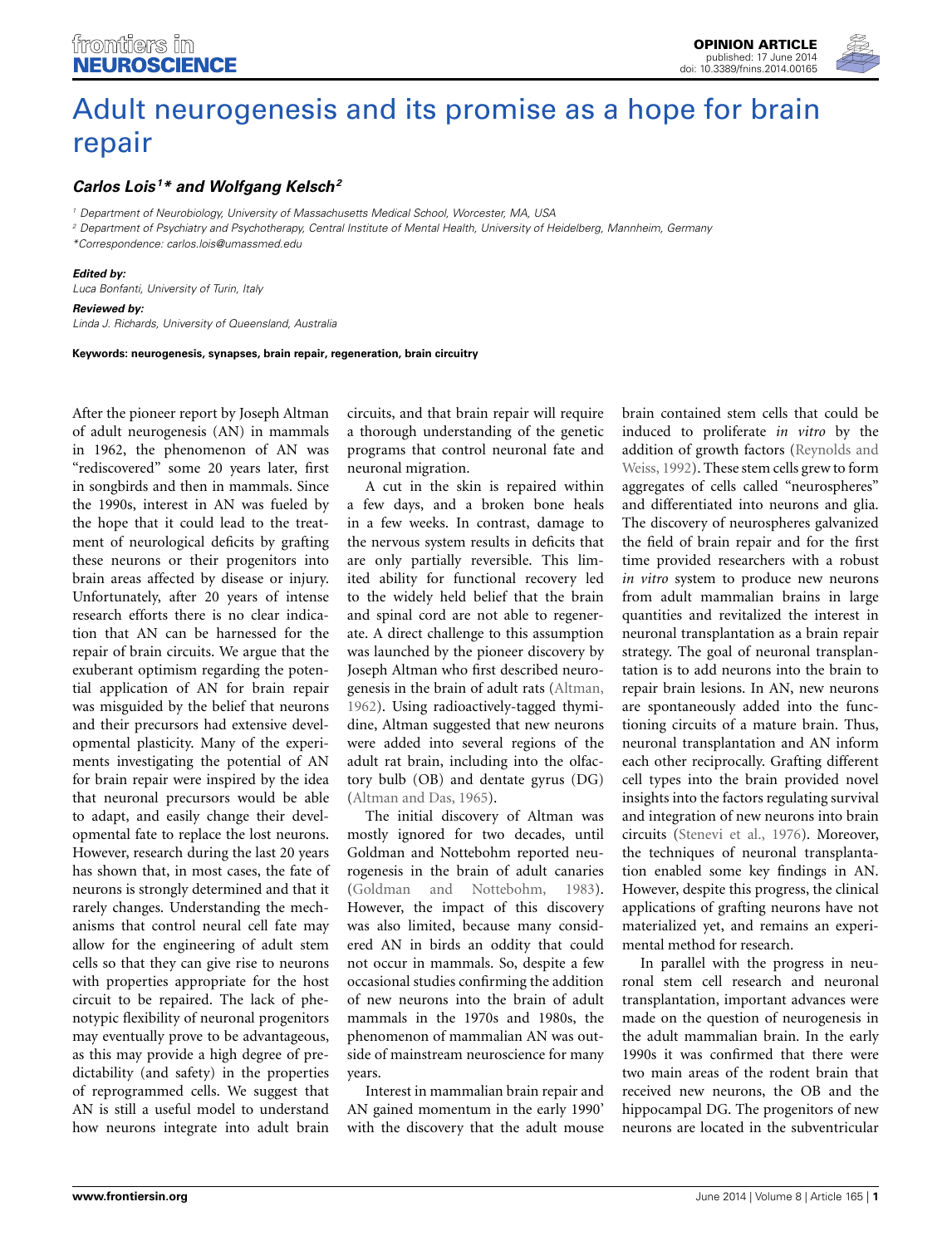zone (SVZ) and in the subgranular zone (SGZ) of the DG. The neuroblasts generated in the SVZ migrate long distances to reach the adult OB and differentiate into neurons [\(Lois and Alvarez-Buylla, 1994](#page-2-5)), suggesting that grafted neurons or progenitors could also have the potential to migrate throughout the brain. However, it was later found that only a specific type of neuronal progenitors derived from the medial ganglionic evidence (MGE) had the ability to disperse broadly [\(Wichterle et al.,](#page-2-6) [1999](#page-2-6)).

Interestingly, the original reports by Altman suggested that new neurons may be added to brain regions such as the cerebral cortex and thalamus [\(Altman, 1962](#page-2-0)). The late 1990s saw a resurgence in the possibility that neurons are added outside of the OB and DG (for example into the neocortex, striatum or hippocampal CA1), both spontaneously or after lesions. Many of these reports have been surrounded by controversy, and the generally accepted view is that AN is mostly limited to the OB and DG. The possibility remains that low levels of AN exist in other brain regions [\(Ernst et al.](#page-2-7), [2014](#page-2-7)) and that under certain circumstances young neurons could be recruited into regions outside of the OB and DG.

The spectacular advances in animal cloning in the late 1990s, pioneered by the generation of Dolly the sheep, gave new impetus to the question of cellular phenotypic flexibility [\(Wilmut et al.,](#page-2-8) [1997](#page-2-8)). If a fibroblast form the mammary gland could be reprogrammed to produce a whole sheep, perhaps a neuronal stem cell could be reprogrammed to produce any lost neuron in the brain. In the late 1990s several studies suggested that transplanted stem cells have great phenotypic flexibility. For example, it was reported that blood stem cells appeared to have the potential to become neurons in the brain. Most of these cases of "transdifferentiation" were likely due to fusion of the grafted cells and resident cells. Recent experiments rather indicate that neuronal stem cells are predetermined to generate specific neuronal types, and that altering the environment in which those progenitors differentiate does not change the type of neurons that they produce [\(Kelsch et al.](#page-2-9), [2007](#page-2-9); [Merkle et al.,](#page-2-10) [2007](#page-2-10)).

The perspective gained from these last 20 years suggests that adult mammalian neurogenesis is mostly confined to the OB and DG, and that neuronal progenitors appear to have very limited (if any) phenotypic flexibility. In view of these constraints, it seems clear why the initial hopes for the therapeutic potentials of AN have not materialized. Next, we would like to suggest strategies so that AN could be harnessed for brain repair.

### **PROSPECTS OF ADULT NEUROGENESIS FOR BRAIN REPAIR: SUGGESTIONS**

There are two main types of neurons produced in the mammalian brain during AN: granule neurons in the OB and the DG. In addition, other neuronal types are also produced in the OB and the DG, but in much smaller numbers (such as periglomerular cells for the OB).

Adult neurogenesis may be useful to replace the granule cells in the OB and DG in situations where these cells are lost to injury or disease. However, it is unlikely that grafting these cells or their progenitors could have any beneficial effects in any other brain regions, for two main reasons: First, transplantation of these cells leads to a mass of clumped cells at the graft site, and the vast majority of cells fail to migrate to colonize the surrounding parenchyma. If cells cannot disperse through the brain, they cannot reach the sites where they are needed, and thus, they cannot replace the neurons lost to disease or injury. Second, the proper function of brain circuits requires that neurons with defined properties perform specific functions. Both adult-born granule cells in the OB and DG have highly specialized properties. There is no evidence that grafting of progenitors can lead to a spontaneous reprogramming of their phenotypes. Thus, it is difficult to imagine how grafting cells with predetermined properties tailored for the function of a highly specialized circuit may lead to functional restoration of a completely different circuit in another part of the brain.

In summary, we believe that the therapeutic potential of the endogenous, unmanipulated neuronal progenitors in the mammalian brain may not be promising. At the same time, we believe that AN offers an outstanding opportunity to learn principles about how new neurons integrate into mature brain circuits, and that these principles can guide the use of engineered stem cells for brain repair.

We would like to offer some specific suggestions that we believe could be useful for the design of therapeutic strategies for brain repair:

*Determination of cell fate:* The appropriate function of a circuit requires neurons with specialized properties and defined patterns of connections. To maximize the chances that a new neuron will restore the function of a damaged circuit, it will be crucial to define the mechanisms by which a stem cell can be directed to a specific fate so that the new neuron has properties as similar as possible as those of the lost neurons. Identifying the genetic programs that control neuronal differentiation will eventually allow for the generation of neuronal populations with well-defined identity. However, for some applications the requirements for specific neuronal identity may not be so crucial. For example, for neurological disorders due to hyperactivity (e.g., epilepsy), the addition of inhibitory neurons that could simply reduce the overall levels of activity could be sufficient to ameliorate the outcome of the disease.

*Migratory ability:* One of the main hurdles for neuronal replacement therapies is due to the very limited ability of grafted neurons to migrate through the adult brain so that they can reach the sites where neurons have been lost. Currently, the only neuronal progenitors that can migrate extensively through the adult brain are those from the embryonic medial ganglionic eminence (MGE). Unfortunately, the MGE progenitors only give rise to inhibitory interneurons. Transplanting interneurons could be a useful intervention to control neurological diseases characterized by hyperactivity, such as epilepsy. However, it is unlikely that transplanting MGE progenitors could restore function in the most common neurological disorders, such as Alzheimer's, Parkinson's or stroke, which are characterized by neuronal loss. There are 2 avenues that would be worth exploring regarding these issues. First, we should investigate the molecular mechanisms that enable MGE progenitors to disperse widely through the brain.